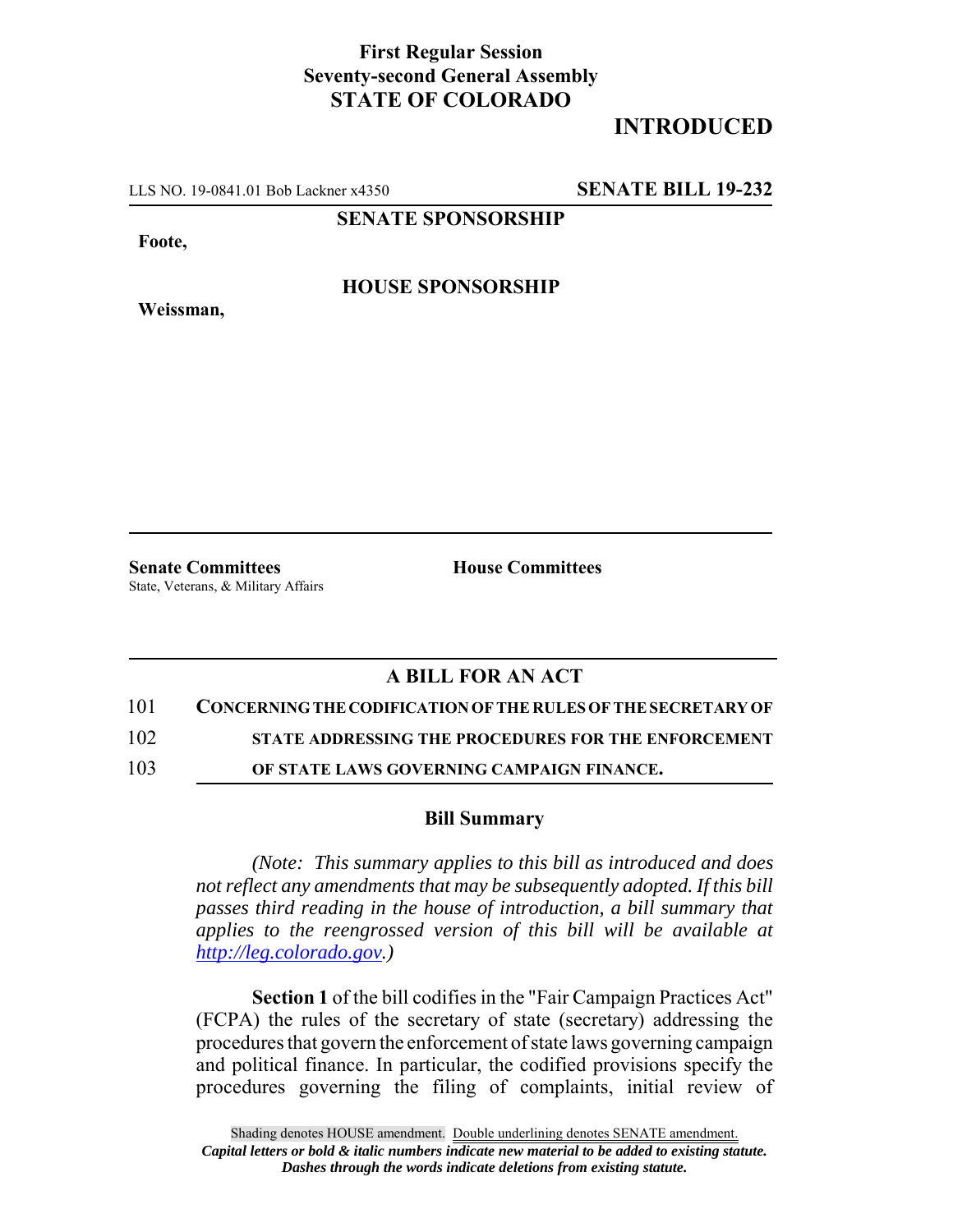complaints by the elections division (division) within the secretary's office, the method by which a respondent may cure a violation of the campaign finance laws, the investigation of unresolved or uncured complaints by the division, the conduct of hearings, audits by the division of campaign finance documents it receives for filing, and the issuance of advisory opinions by the secretary.

**Sections 2, 3, and 4** specify conforming amendments to other existing sections of the FCPA. **Section 5** deletes an existing statutory provision requiring administrative law judges to complete continuing legal education in campaign finance that is made obsolete by the bill.

 *Be it enacted by the General Assembly of the State of Colorado:* **SECTION 1.** In Colorado Revised Statutes, **add** 1-45-111.7 as follows: **1-45-111.7. Campaign finance complaints - initial review - curing violations - investigation and enforcement - hearings - advisory opinions - audits - collection of debts resulting from campaign finance penalties - definitions.** (1) **Definitions.** AS USED IN THIS SECTION, UNLESS THE CONTEXT OTHERWISE REQUIRES: (a) "ARTICLE XXVIII" MEANS ARTICLE XXVIII OF THE STATE CONSTITUTION. (b) "DEPUTY SECRETARY" MEANS THE DEPUTY SECRETARY OF 12 STATE APPOINTED PURSUANT TO SECTION 24-21-105 OR THE DEPUTY SECRETARY'S DESIGNEE. (c) "DIVISION" MEANS THE DIVISION WITHIN THE OFFICE OF THE SECRETARY RESPONSIBLE FOR ADMINISTERING THE STATE'S LAWS GOVERNING CAMPAIGN AND POLITICAL FINANCE. (d) "HEARING OFFICER" MEANS A PERSON AUTHORIZED TO CONDUCT A HEARING UNDER SECTION 24-4-105 (3). (e) "RULES" MEANS THE RULES OF THE SECRETARY CONCERNING CAMPAIGN AND POLITICAL FINANCE.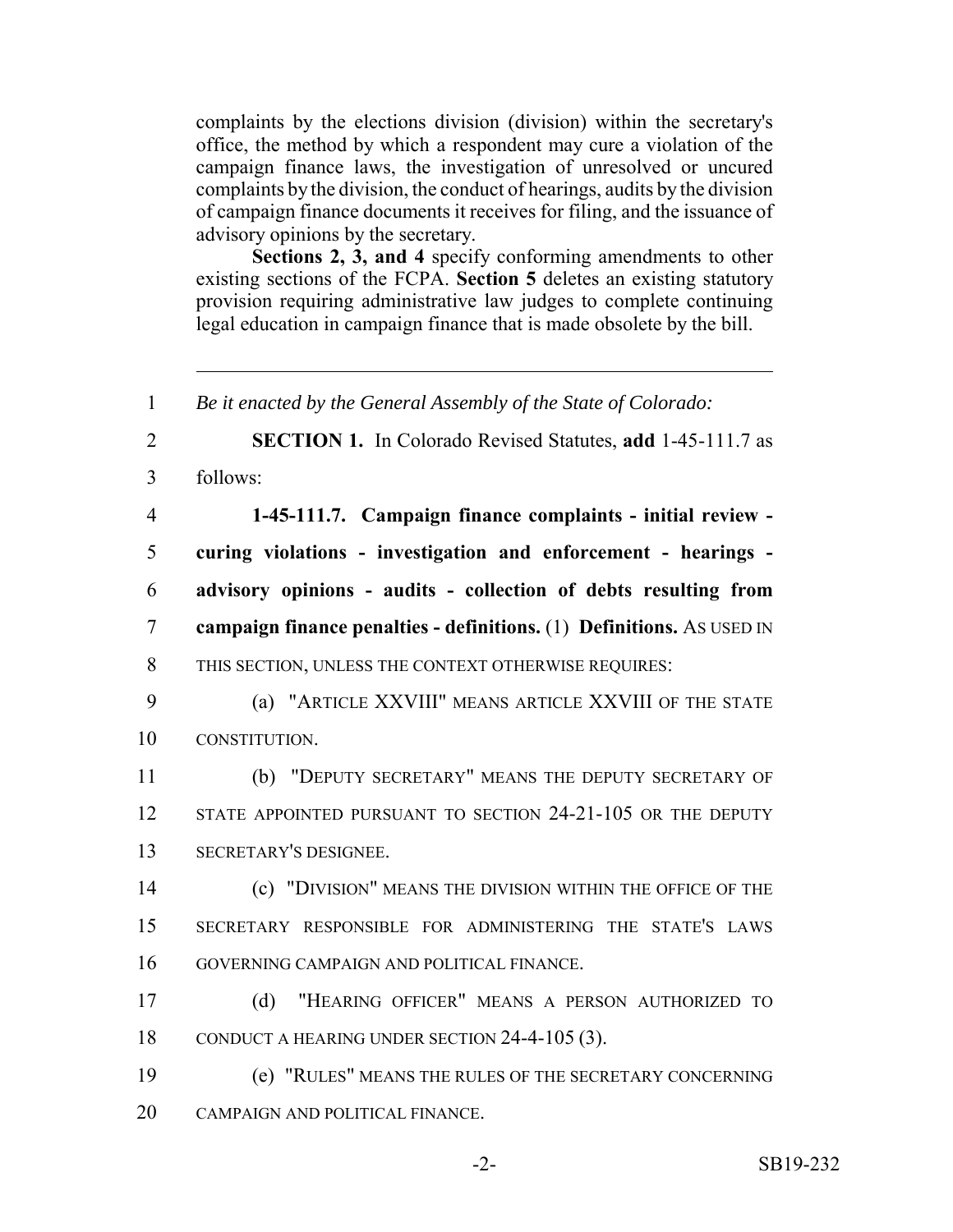(f) "SECRETARY" MEANS THE SECRETARY OF STATE OR THE SECRETARY'S DESIGNATE.

 (2) **Filing complaints.** (a) ANY PERSON WHO BELIEVES THAT A VIOLATION HAS OCCURRED OF ARTICLE XXVIII, THIS ARTICLE 45, OR THE RULES MAY FILE A COMPLAINT WITH THE SECRETARY.

 (b) A COMPLAINT MUST BE FILED NO LATER THAN ONE HUNDRED EIGHTY DAYS AFTER THE DATE ON WHICH THE COMPLAINANT EITHER KNEW OR SHOULD HAVE KNOWN, BY THE EXERCISE OF REASONABLE DILIGENCE, OF THE ALLEGED VIOLATION.

 (c) ANY COMPLAINT MUST BE FILED IN WRITING AND SIGNED BY THE COMPLAINANT ON THE FORM PROVIDED BY THE SECRETARY. THE COMPLAINT MUST IDENTIFY ONE OR MORE RESPONDENTS AND INCLUDE THE INFORMATION REQUIRED TO BE PROVIDED ON THE FORM.

14 (d) UPON RECEIPT OF A COMPLAINT, THE DIVISION SHALL NOTIFY THE RESPONDENT OF THE COMPLAINT BY E-MAIL OR BY REGULAR MAIL IF E-MAIL IS UNAVAILABLE.

 (e) THE DIVISION SHALL FORWARD ANY COMPLAINT MADE AGAINST A CANDIDATE FOR SECRETARY OR THE SECRETARY TO THE DEPARTMENT OF LAW FOR THE REVIEW OF THE COMPLAINT BY THE ATTORNEY GENERAL TO ACT ON BEHALF OF THE DIVISION IN ACCORDANCE WITH APPLICABLE REQUIREMENTS OF THIS SECTION.

 (3) **Initial review.** (a) THE DIVISION SHALL CONDUCT AN INITIAL REVIEW OF A COMPLAINT FILED UNDER SUBSECTION (2) OF THIS SECTION 24 TO DETERMINE WHETHER THE COMPLAINT:

25 (I) WAS TIMELY FILED UNDER SUBSECTION (2)(b) OF THIS SECTION; 26 (II) SPECIFICALLY IDENTIFIES ONE OR MORE VIOLATIONS OF 27 ARTICLE XXVIII, THIS ARTICLE 45, OR THE RULES; AND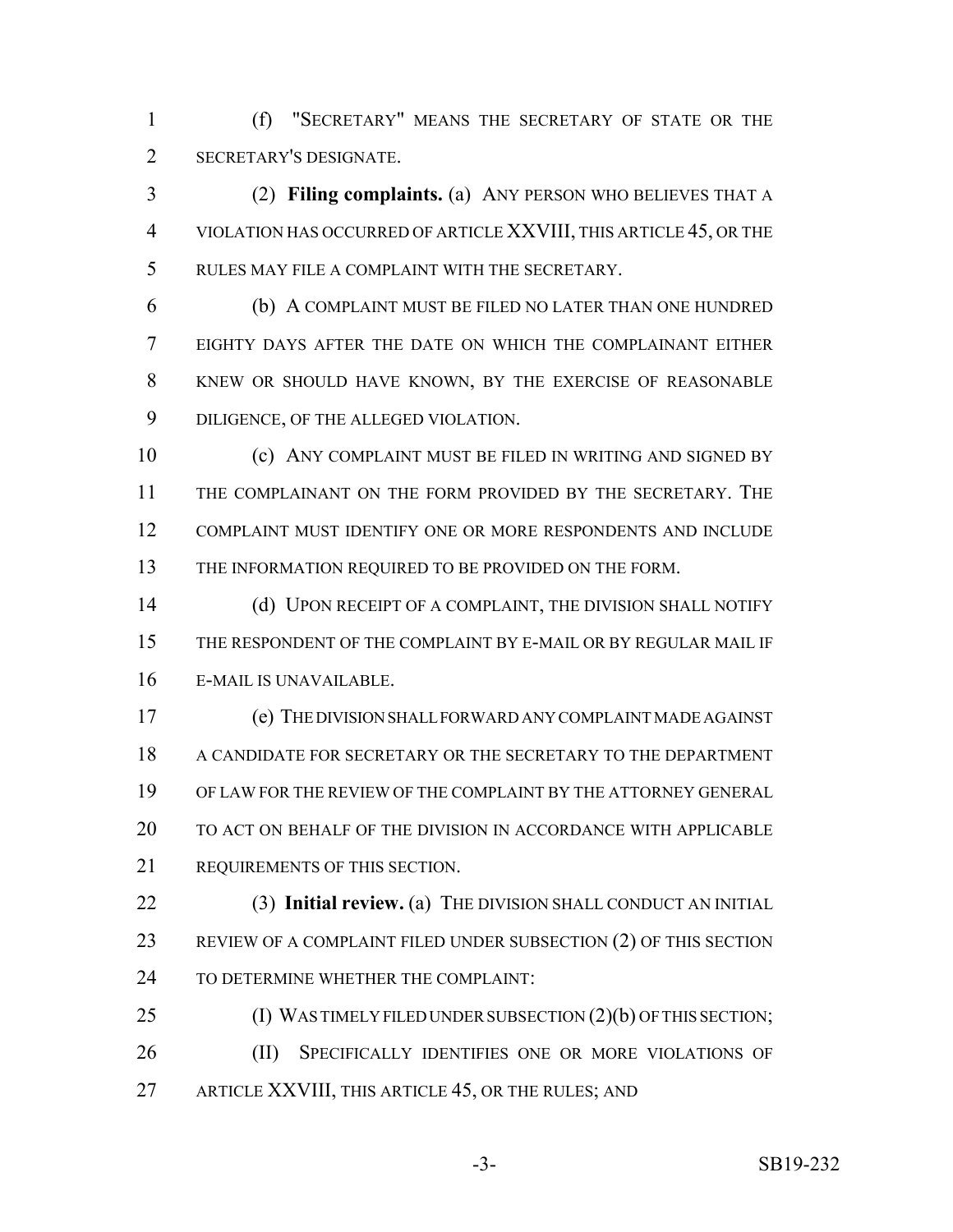(III) ALLEGES SUFFICIENT FACTS TO SUPPORT A FACTUAL AND LEGAL BASIS FOR THE VIOLATIONS OF LAW ALLEGED IN THE COMPLAINT. (b) WITHIN TEN BUSINESS DAYS OF RECEIVING A COMPLAINT, THE DIVISION SHALL TAKE ONE OR MORE OF THE ACTIONS SPECIFIED IN THIS 5 SUBSECTION  $(3)(b)$ :

 (I) IF THE DIVISION MAKES AN INITIAL DETERMINATION THAT THE COMPLAINT WAS NOT TIMELY FILED, HAS NOT SPECIFICALLY IDENTIFIED ONE OR MORE VIOLATIONS OF ARTICLE XXVIII, THIS ARTICLE 45, OR THE RULES, OR DOES NOT ASSERT FACTS SUFFICIENT TO SUPPORT A FACTUAL OR LEGAL BASIS FOR AN ALLEGED VIOLATION, THE DIVISION SHALL PREPARE AND FILE WITH THE DEPUTY SECRETARY A MOTION TO DISMISS THE COMPLAINT.THE DEPUTY SECRETARY SHALL MAKE A DETERMINATION ON THE MOTION TO DISMISS WITHIN FIVE BUSINESS DAYS, WHICH MUST BE PROVIDED TO THE COMPLAINANT AND THE RESPONDENT BY E-MAIL OR BY REGULAR MAIL IF E-MAIL IS UNAVAILABLE. IF THE DEPUTY SECRETARY DENIES THE MOTION, THE DIVISION SHALL DETERMINE WHETHER TO 17 CONDUCT A REVIEW UNDER SUBSECTION  $(3)(b)(II)$  OR  $(3)(b)(III)$  OF THIS SECTION.THE FINAL DETERMINATION BY THE DEPUTY SECRETARY ON THE MOTION TO DISMISS CONSTITUTES FINAL AGENCY ACTION AND IS SUBJECT TO JUDICIAL REVIEW BY A STATE DISTRICT COURT UNDER SECTION 24-4-106.

**(II) IF THE DIVISION MAKES AN INITIAL DETERMINATION THAT THE**  COMPLAINT ALLEGES ONE OR MORE CURABLE VIOLATIONS AS ADDRESSED 24 IN SUBSECTION (4) OF THIS SECTION, THE DIVISION SHALL NOTIFY THE RESPONDENT AND PROVIDE THE RESPONDENT AN OPPORTUNITY TO CURE THE VIOLATIONS.

(III) IF THE DIVISION MAKES AN INITIAL DETERMINATION THAT THE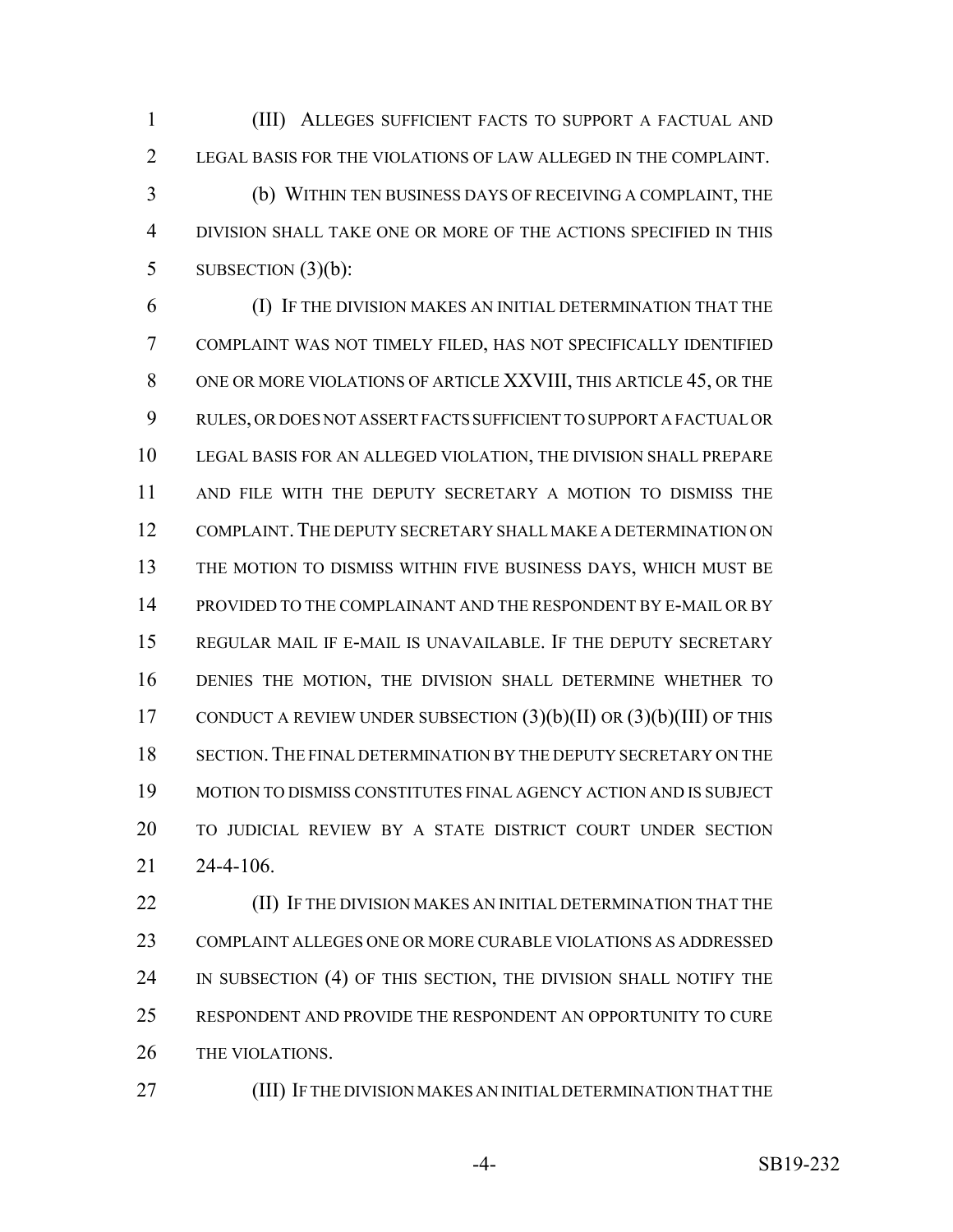COMPLAINT HAS SPECIFICALLY IDENTIFIED ONE OR MORE VIOLATIONS OF ARTICLE XXVIII, THIS ARTICLE 45, OR THE RULES, AND HAS ALLEGED FACTS SUFFICIENT TO SUPPORT A FACTUAL OR LEGAL BASIS FOR EACH ALLEGED VIOLATION, AND THAT EITHER A FACTUAL FINDING OR A LEGAL INTERPRETATION IS REQUIRED, THE DIVISION SHALL CONDUCT ADDITIONAL REVIEW UNDER SUBSECTION (5) OF THIS SECTION WITHIN THIRTY DAYS TO DETERMINE WHETHER TO FILE A COMPLAINT WITH A HEARING OFFICER.

 (4) **Curing violations.** (a) UPON THE DIVISION'S INITIAL DETERMINATION THAT A COMPLAINT ALLEGES A FAILURE TO FILE OR OTHERWISE DISCLOSE REQUIRED INFORMATION, OR ALLEGES ANOTHER CURABLE VIOLATION, THE DIVISION SHALL NOTIFY THE RESPONDENT BY E-MAIL OR BY REGULAR MAIL IF E-MAIL IS UNAVAILABLE OF THE CURABLE DEFICIENCIES ALLEGED IN THE COMPLAINT.

 (b) THE RESPONDENT HAS TEN BUSINESS DAYS FROM THE DATE THE NOTICE IS E-MAILED OR MAILED TO FILE AN AMENDMENT TO ANY RELEVANT REPORT THAT CURES ANY DEFICIENCIES SPECIFIED IN THE NOTICE.

 (c) THE RESPONDENT SHALL PROVIDE THE DIVISION WITH NOTICE OF THE RESPONDENT'S INTENT TO CURE ON THE FORM PROVIDED BY THE SECRETARY AND INCLUDE A COPY OF ANY AMENDMENTS TO ANY REPORT CONTAINING ONE OR MORE DEFICIENCIES.

22 (d) UPON RECEIPT OF THE RESPONDENT'S NOTICE OF AN INTENT TO CURE, THE DIVISION MAY ASK THE RESPONDENT TO PROVIDE ADDITIONAL INFORMATION AND MAY GRANT THE RESPONDENT AN EXTENSION OF TIME TO FILE AN AMENDED NOTICE OF INTENT TO CURE IN ORDER TO RESPOND TO ANY SUCH REQUEST.

(e) (I) AFTER THE PERIOD FOR CURE HAS EXPIRED, THE DIVISION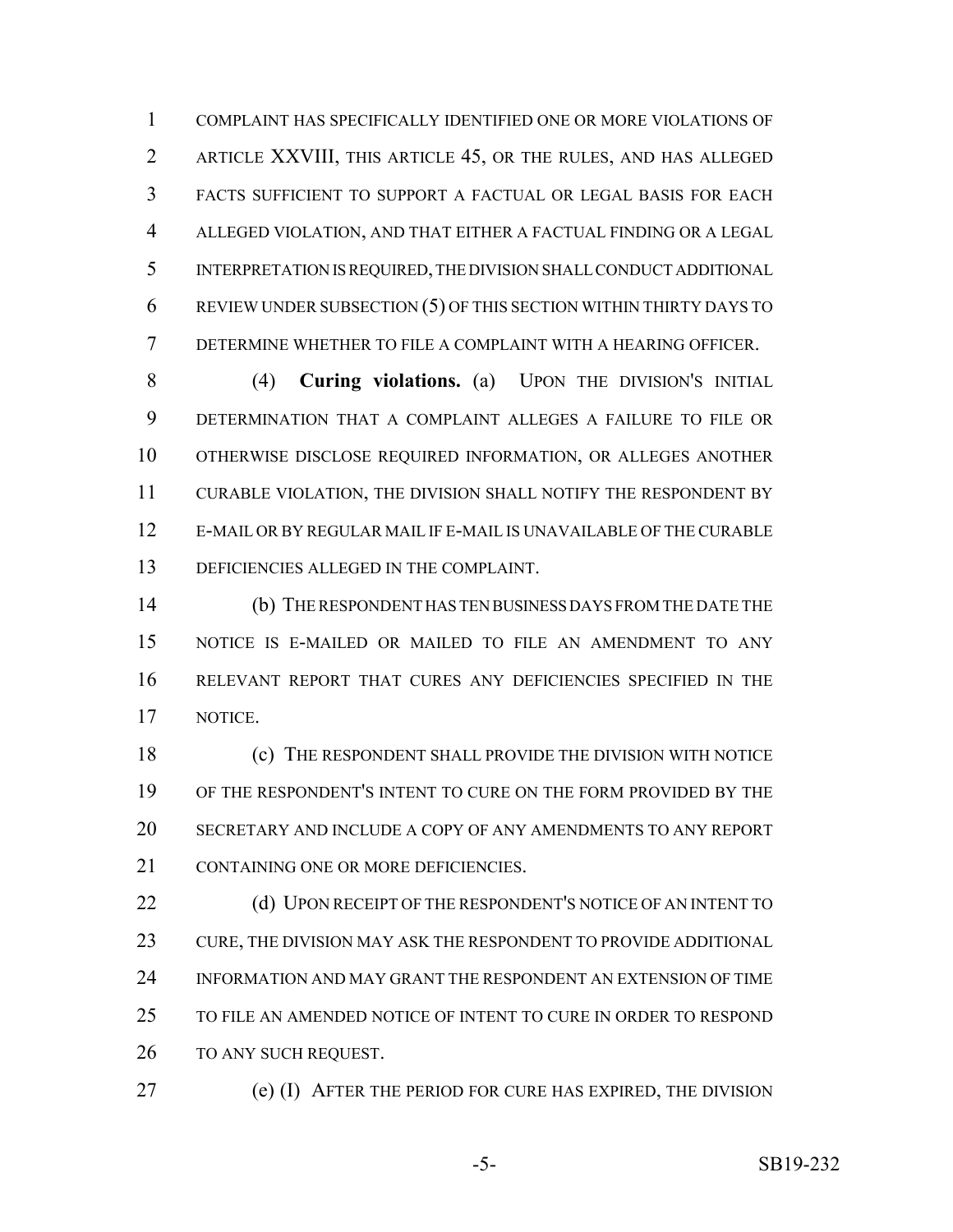SHALL DETERMINE WHETHER THE RESPONDENT HAS CURED ANY VIOLATION ALLEGED IN THE COMPLAINT AND, IF SO, WHETHER THE RESPONDENT HAS SUBSTANTIALLY COMPLIED WITH ITS LEGAL OBLIGATIONS UNDER ARTICLE XXVIII, THIS ARTICLE 45, AND THE RULES IN ACCORDANCE WITH SUBSECTION (4)(f) OF THIS SECTION.

 (II) IF THE DIVISION DETERMINES THAT THE RESPONDENT HAS SUBSTANTIALLY COMPLIED WITH ITS LEGAL OBLIGATIONS, THE DIVISION SHALL PREPARE AND FILE WITH THE DEPUTY SECRETARY A MOTION TO DISMISS THE COMPLAINT. THE MOTION MUST BE ACCOMPANIED BY A DRAFT ORDER SPECIFYING THE MANNER IN WHICH THE RESPONDENT HAS 11 SATISFIED THE FACTORS SPECIFIED IN SUBSECTION (4)(f) OF THIS SECTION. THE DEPUTY SECRETARY SHALL MAKE A DETERMINATION ON THE MOTION TO DISMISS, WHICH MUST BE PROVIDED TO THE COMPLAINANT AND THE RESPONDENT BY E-MAIL OR BY REGULAR MAIL IF E-MAIL IS UNAVAILABLE. IF THE DEPUTY SECRETARY DENIES THE MOTION, THE DIVISION SHALL DETERMINE WHETHER TO CONDUCT A REVIEW UNDER SUBSECTION (3)(b)(II) OR (3)(b)(III) OF THIS SECTION. THE DETERMINATION BY THE 18 DEPUTY SECRETARY UNDER THIS SUBSECTION (4)(e)(II) IS FINAL AGENCY ACTION AND IS SUBJECT TO JUDICIAL REVIEW BY A STATE DISTRICT COURT UNDER SECTION 24-4-106.

**(III)** IF THE DIVISION DETERMINES THAT THE RESPONDENT HAS FAILED TO SUBSTANTIALLY COMPLY UNDER SUBSECTION (4)(f) OF THIS SECTION, THE DIVISION SHALL CONDUCT AN ADDITIONAL REVIEW UNDER 24 SUBSECTION  $(5)(a)$  OF THIS SECTION TO DETERMINE WHETHER TO FILE THE COMPLAINT WITH A HEARING OFFICER.

26 (f) In DETERMINING WHETHER AN ENTITY SUBSTANTIALLY COMPLIED WITH ITS LEGAL OBLIGATIONS UNDER ARTICLE XXVIII, THIS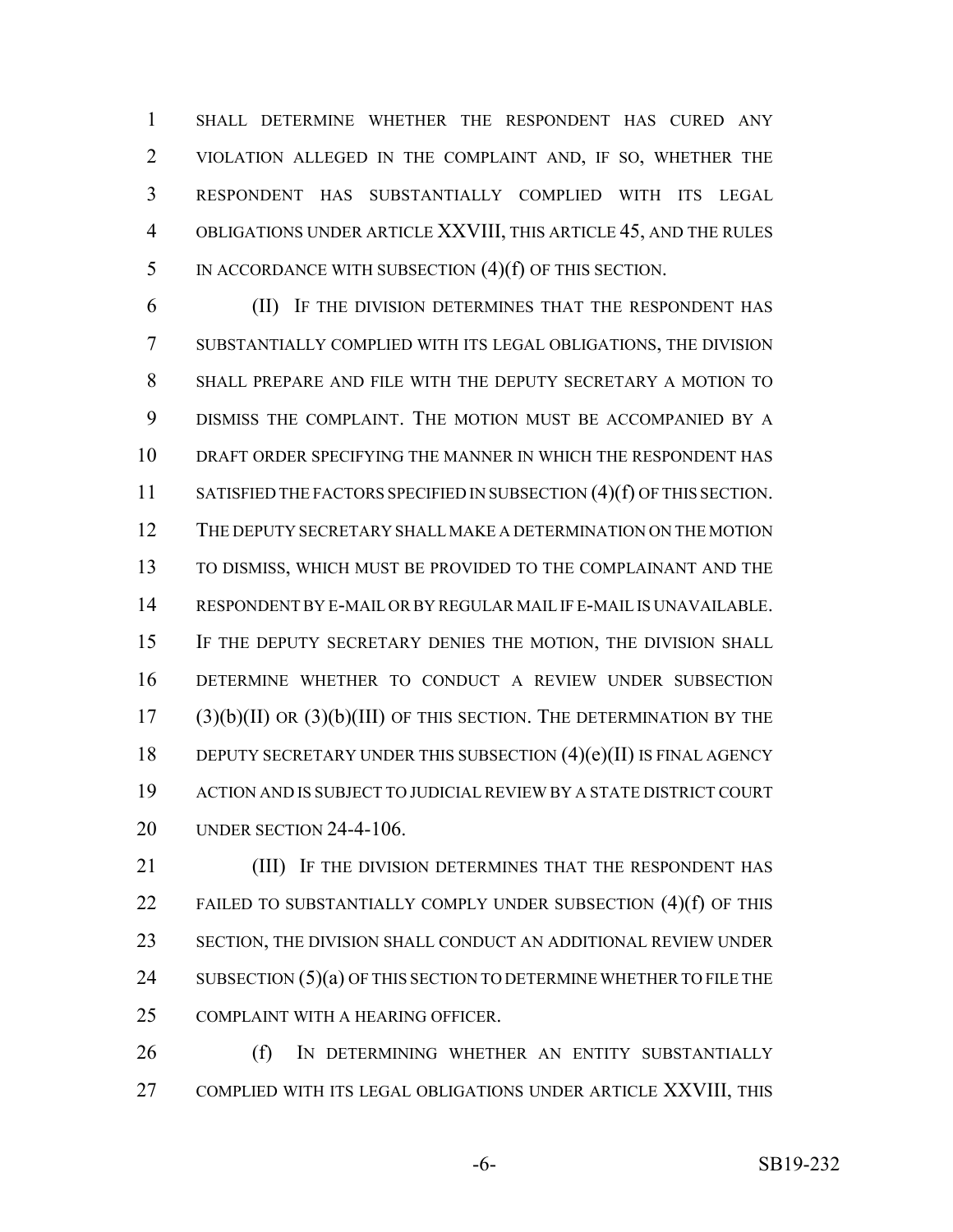ARTICLE 45, OR THE RULES THE DIVISION MUST CONSIDER:

**(I) THE EXTENT OF THE RESPONDENT'S NONCOMPLIANCE;** 

 (II) THE PURPOSE OF THE PROVISION VIOLATED AND WHETHER THAT PURPOSE WAS SUBSTANTIALLY ACHIEVED DESPITE THE NONCOMPLIANCE; AND

 (III) WHETHER THE NONCOMPLIANCE MAY PROPERLY BE VIEWED AS AN INTENTIONAL ATTEMPT TO MISLEAD THE ELECTORATE OR ELECTION OFFICIALS.

 (g) IF THE DIVISION DETERMINES THAT THE RESPONDENT FAILED TO CURE ANY ALLEGED DEFICIENCY, THE DIVISION SHALL CONDUCT AN 11 ADDITIONAL REVIEW UNDER SUBSECTION (5)(a) OF THIS SECTION TO DETERMINE WHETHER TO FILE A COMPLAINT WITH A HEARING OFFICER.

 (5) **Investigations and enforcement.** (a) (I) THE DIVISION SHALL INVESTIGATE EACH COMPLAINT THAT WAS NOT DISMISSED DURING EITHER 15 ITS INITIAL REVIEW OR BY MEANS OF THE CURE PROCEEDINGS IN 16 ACCORDANCE WITH SUBSECTION (3) OR (4) OF THIS SECTION TO DETERMINE WHETHER TO FILE A COMPLAINT WITH A HEARING OFFICER. THE DIVISION MAY ALSO INITIATE AN INVESTIGATION UNDER SUBSECTION (7)(b) OF THIS SECTION.

**(II)** FOR THE PURPOSE OF AN INVESTIGATION RELATING TO A 21 COMPLAINT FILED UNDER SUBSECTION (2)(a) OF THIS SECTION OR AN 22 INVESTIGATION INITIATED BY THE DIVISION UNDER SUBSECTION (7)(b) OF THIS SECTION, THE DIVISION MAY DEMAND THE PRODUCTION OF ANY DOCUMENTS OR OTHER TANGIBLE THINGS THAT ARE RELEVANT OR MATERIAL TO THE INVESTIGATION, AND SHALL ESTABLISH THE RELEVANCE AND MATERIALITY IN WRITING. IN THE CASE OF A REFUSAL TO OBEY A REQUEST FOR THE PRODUCTION OF DOCUMENTS ISSUED, THE DIVISION MAY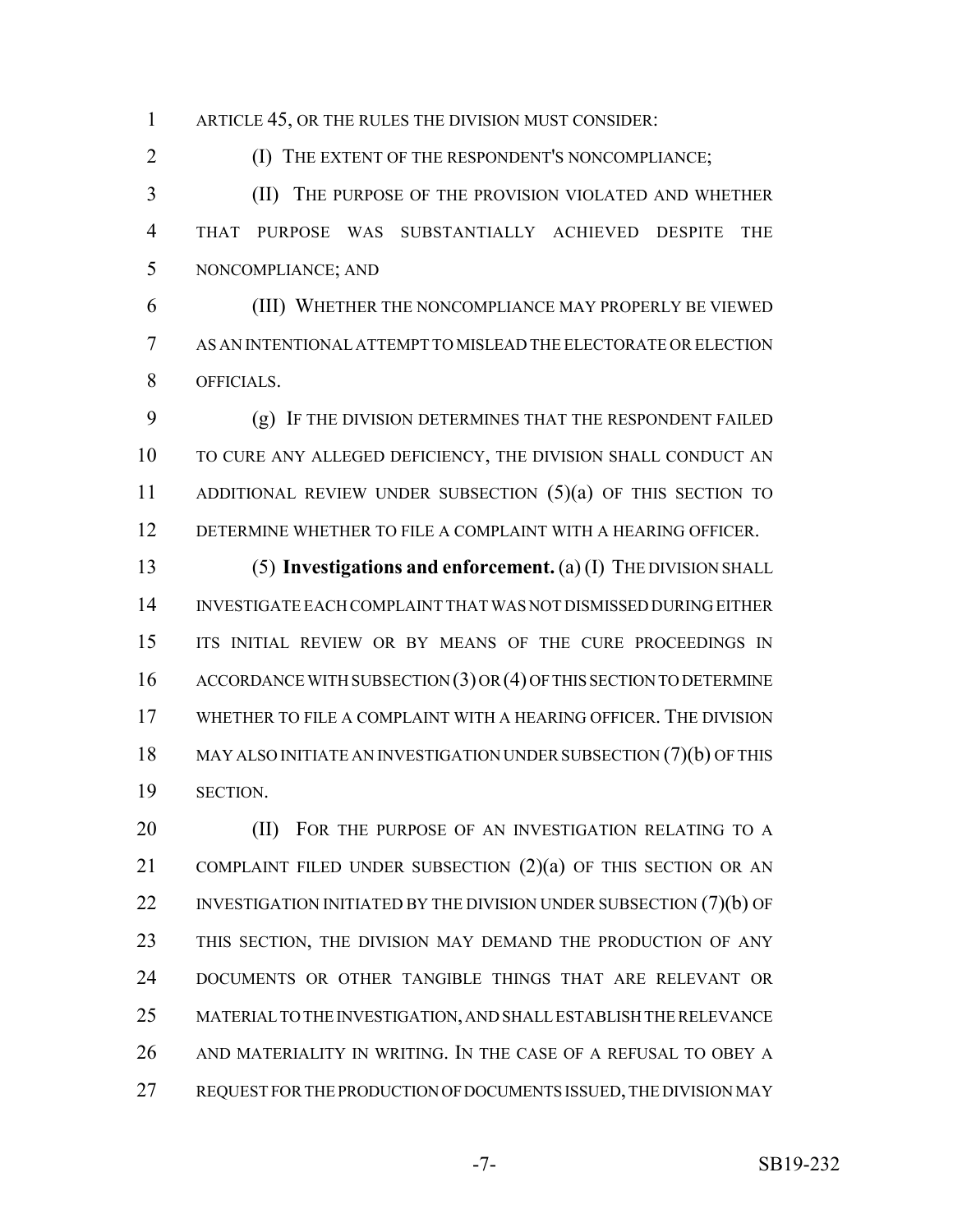APPLY TO A STATE DISTRICT COURT FOR AN ORDER TO SHOW CAUSE REQUESTING THE PERSON UPON WHOM THE DEMAND WAS MADE TO PRODUCE DOCUMENTS REQUESTED BY THE DIVISION THAT ARE RELEVANT OR MATERIAL TO THE INVESTIGATION. NOTWITHSTANDING ANY OTHER PROVISION OF LAW, DOCUMENTS OR OTHER TANGIBLE THINGS PROVIDED TO THE DIVISION DURING THE COURSE OF AN INVESTIGATION UNDER THIS SUBSECTION (5) ARE NOT SUBJECT TO INSPECTION OR COPYING UNDER THE "COLORADO OPEN RECORDS ACT", PART 2 OF ARTICLE 72 OF TITLE 24. NOTWITHSTANDING ANY OTHER PROVISION OF LAW, DOCUMENTS OR OTHER TANGIBLE THINGS PROVIDED TO THE DIVISION DURING THE COURSE OF AN INVESTIGATION UNDER THIS SUBSECTION (5) AND OTHER MATERIALS PREPARED OR ASSEMBLED TO ASSIST THE SECRETARY'S DESIGNEE IN REACHING A DECISION ARE WORK PRODUCT AS DEFINED IN SECTION 14 24-72-202 (6.5)(a) AND ARE NOT PUBLIC RECORDS SUBJECT TO INSPECTION UNDER PART 2 OF ARTICLE 72 OF TITLE 24.

16 (III) THE DIVISION SHALL DETERMINE WHETHER IT WILL FILE A COMPLAINT WITH A HEARING OFFICER WITHIN THIRTY DAYS AFTER INITIATING AN INVESTIGATION.IF THE DIVISION MAKES A DETERMINATION THAT A COMPLAINT SHOULD NOT BE FILED WITH A HEARING OFFICER BECAUSE THERE IS NOT SUFFICIENT INFORMATION TO SUPPORT THE ALLEGATIONS CONTAINED IN THE COMPLAINT OR FOR ANY OTHER REASON, IT SHALL PREPARE AND FILE WITH THE DEPUTY SECRETARY A MOTION TO DISMISS THE COMPLAINT. THE DEPUTY SECRETARY SHALL MAKE A DETERMINATION ON THE MOTION TO DISMISS WITHIN THIRTY-FIVE DAYS OF THE INITIAL DETERMINATION OF THE DIVISION UNDER THIS SUBSECTION (5)(a)(III), OR THE INITIATION OF AN INVESTIGATION BY THE DIVISION 27 UNDER SUBSECTION (7)(b) OF THIS SECTION, WHICH MUST BE PROVIDED TO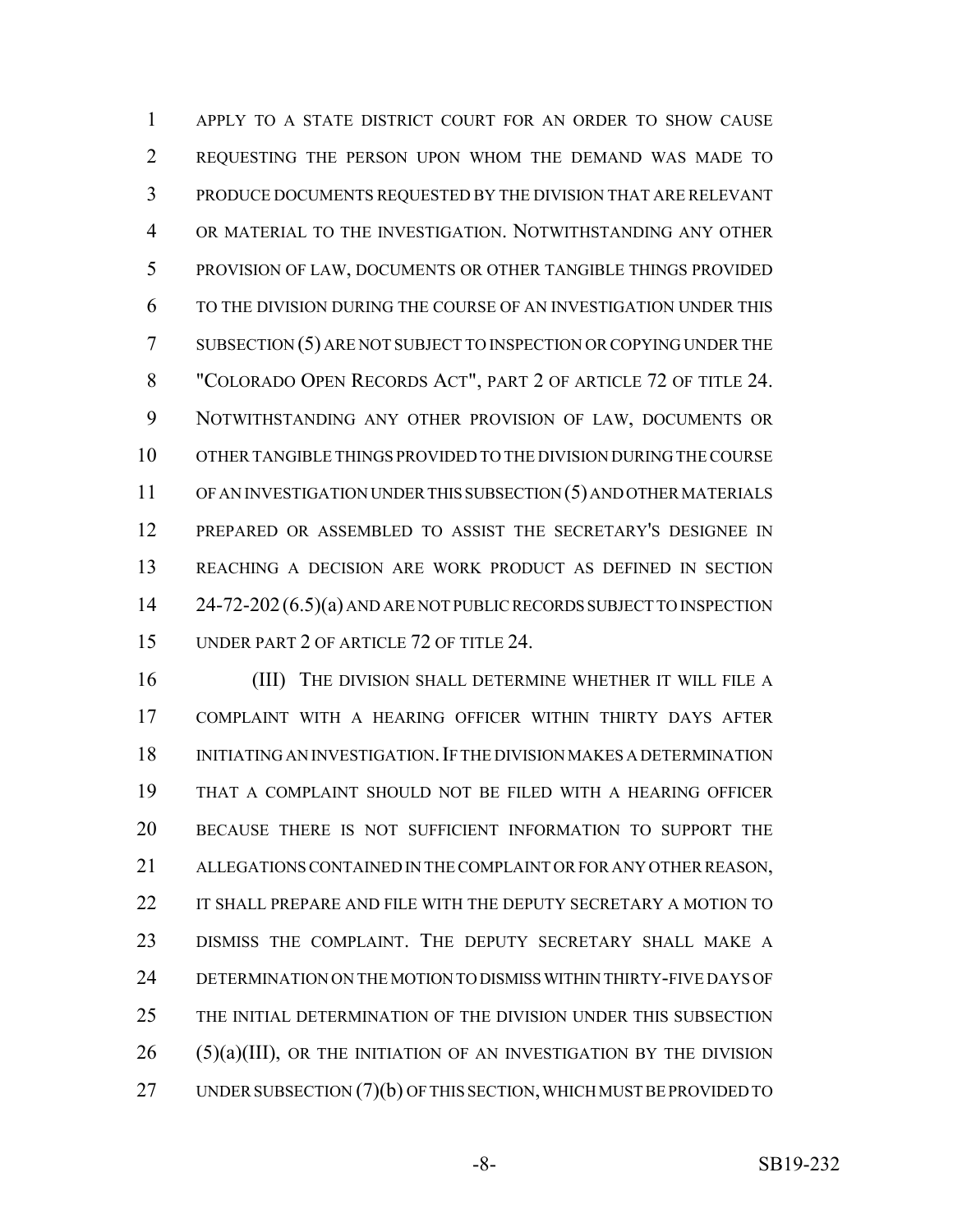THE COMPLAINANT AND THE RESPONDENT BY E-MAIL OR BY REGULAR MAIL IF E-MAIL IS UNAVAILABLE. IF THE DEPUTY SECRETARY DENIES THE MOTION, THE DIVISION HAS FOURTEEN BUSINESS DAYS TO FILE A COMPLAINT WITH A HEARING OFFICER UNDER THIS SUBSECTION (5).

 (IV) IF THE DIVISION FILES A COMPLAINT WITH A HEARING OFFICER UNDER THIS SUBSECTION (5), IT IS RESPONSIBLE FOR CONDUCTING SUCH DISCOVERY AS MAY BE NECESSARY FOR EFFECTIVELY PROSECUTING THE COMPLAINT, SUPPLEMENTING OR AMENDING THE COMPLAINT WITH SUCH ADDITIONAL OR ALTERNATIVE CLAIMS OR ALLEGATIONS AS MAY BE SUPPORTED BY THE DIVISION'S INVESTIGATION, AMENDING THE COMPLAINT TO STRIKE ALLEGATIONS OR CLAIMS THAT ARE NOT SUPPORTED BY THE DIVISION'S INVESTIGATION, AND IN ALL OTHER RESPECTS PROSECUTING THE COMPLAINT.

 (b) A COMPLAINANT OR ANY OTHER NONRESPONDENT IS NOT A PARTY TO THE DIVISION'S INITIAL REVIEW, CURE PROCEEDINGS, INVESTIGATION, OR ANY PROCEEDINGS BEFORE A HEARING OFFICER AS DESCRIBED IN THIS SECTION. A COMPLAINANT MAY SEEK PERMISSION FROM THE HEARING OFFICER TO FILE A BRIEF AS AN AMICUS CURIAE. A PERSON'S STATUS AS A COMPLAINANT IS NOT SUFFICIENT TO ESTABLISH THAT HE OR SHE MAY BE AFFECTED OR AGGRIEVED BY THE SECRETARY'S 21 ACTION ON THE COMPLAINT. TO THE EXTENT THIS SUBSECTION (5)(b) CONFLICTS IN ANY RESPECT WITH SECTION 24-4-105 OR 24-4-106, THIS 23 SUBSECTION (5)(b) CONTROLS. A COMPLAINANT MAY ALSO SEEK JUDICIAL REVIEW BY A STATE DISTRICT COURT OF A FINAL AGENCY ACTION UNDER SECTION 24-4-106.

 (6) **Conduct of hearings.** (a) ANY HEARING CONDUCTED BY A HEARING OFFICER UNDER THIS SECTION MUST BE IN ACCORDANCE WITH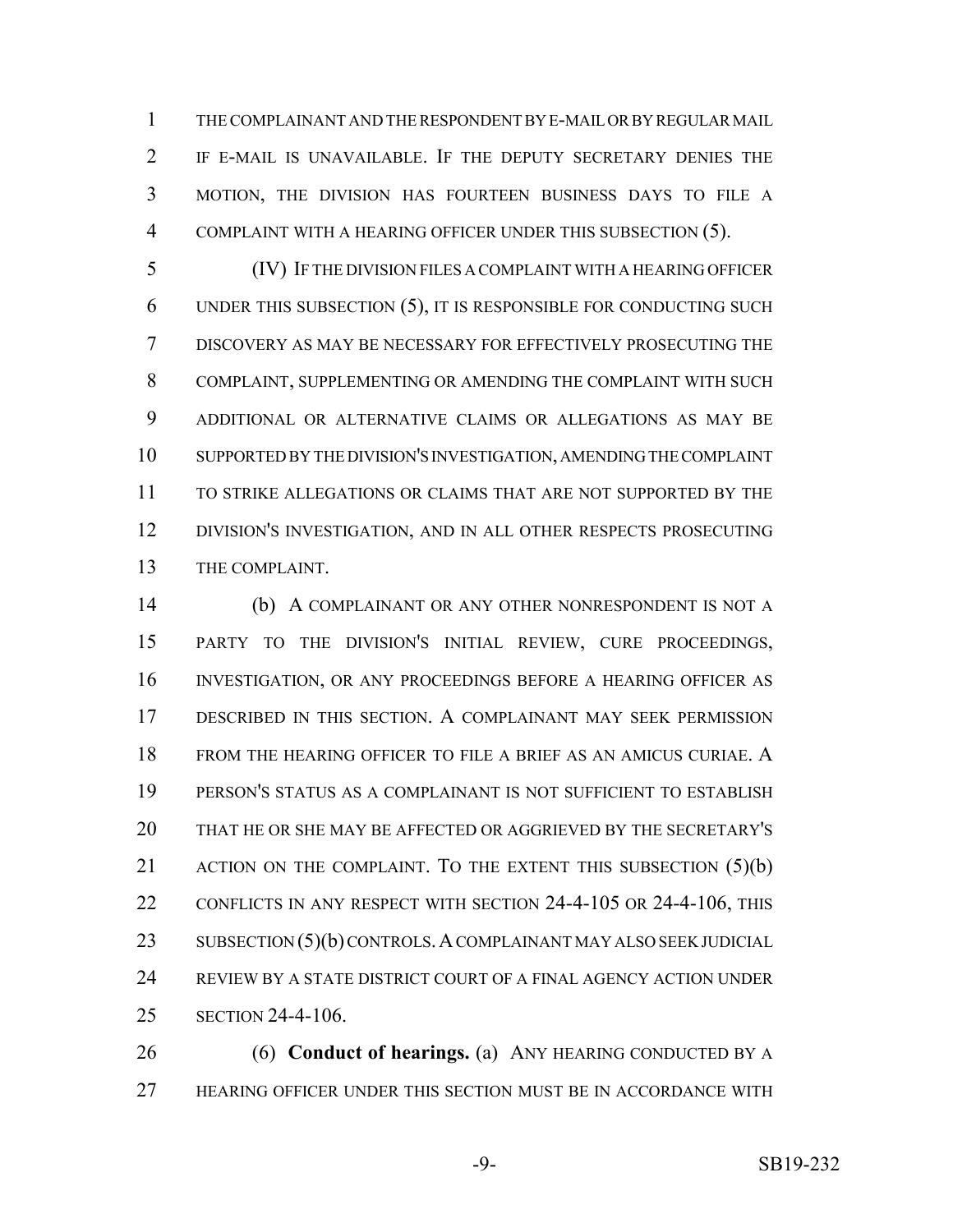SECTION 24-4-105; EXCEPT THAT A HEARING OFFICER SHALL SCHEDULE A HEARING WITHIN THIRTY DAYS OF THE FILING OF THE COMPLAINT, WHICH HEARING MAY BE CONTINUED UPON THE MOTION OF ANY PARTY FOR UP TO THIRTY DAYS OR A LONGER EXTENSION OF TIME UPON A SHOWING OF GOOD CAUSE.

 (b) ANY INITIAL DETERMINATION MADE BY A HEARING OFFICER MUST BE MADE IN ACCORDANCE WITH SECTION 24-4-105 AND IS SUBJECT TO REVIEW BY THE DEPUTY SECRETARY. THE FINAL AGENCY DECISION IS 9 SUBJECT TO REVIEW UNDER SECTION 24-4-106.

 (7) **Audit by division.** (a) IN ADDITION TO ANY OTHER POWERS AND DUTIES IT POSSESSES UNDER LAW, THE DIVISION MAY ALSO AUDIT 12 ANY DOCUMENT THE SECRETARY RECEIVES FOR FILING UNDER ARTICLE XXVIII, THIS ARTICLE 45, OR THE RULES AND MAY REVIEW ANY OTHER AVAILABLE INFORMATION RELATED TO A POTENTIAL VIOLATION.

 (b) IN CONNECTION WITH THE AUDIT OR REVIEW OF OTHER AVAILABLE INFORMATION REGARDING A POTENTIAL VIOLATION UNDER 17 THIS SUBSECTION (7):

 (I) IF THE DIVISION DETERMINES THAT A PERSON VIOLATED OR POTENTIALLY VIOLATED ANY OF THE PROVISIONS OF ARTICLE XXVIII, 20 THIS ARTICLE 45, OR THE RULES, THE DIVISION SHALL EITHER NOTIFY THE PERSON OF HIS OR HER OPPORTUNITY TO CURE THE IDENTIFIED DEFICIENCIES IN ACCORDANCE WITH SUBSECTION (4) OF THIS SECTION OR NOTIFY THE PERSON THAT THE DIVISION IS INITIATING AN INVESTIGATION 24 UNDER SUBSECTION (5) OF THIS SECTION. THE DIVISION SHALL SEND THE NOTIFICATION BY E-MAIL OR BY REGULAR MAIL IF E-MAIL IS UNAVAILABLE. **(II)** IF THE DIVISION INITIATES AN INVESTIGATION OR FILES A COMPLAINT WITH A HEARING OFFICER IN CONNECTION WITH ITS AUDIT OR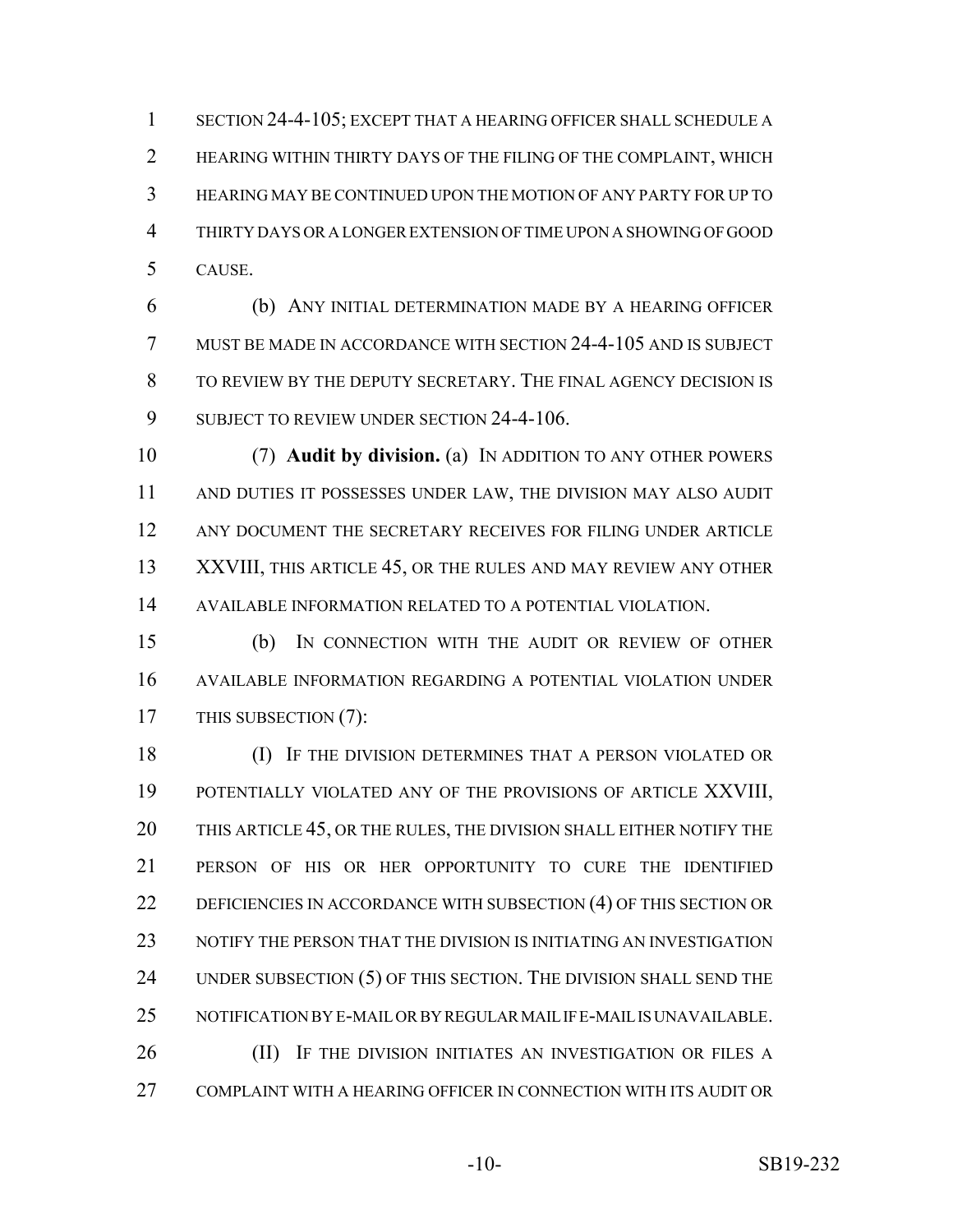REVIEW, THE PROCEDURES DESCRIBED IN SUBSECTIONS (5) AND (6) OF THIS SECTION APPLY.

 (c) AS USED IN THIS SUBSECTION (7), "AUDIT" MEANS THE FACTUAL INSPECTION AND REVIEW OF ANY DOCUMENT REQUIRED TO BE FILED WITH THE SECRETARY FOR CAMPAIGN FINANCE REGISTRATION, REPORTING, OR DISCLOSURE IN ORDER TO ASSESS THE DOCUMENT'S ACCURACY AND COMPLETENESS AND THE TIMELINESS OF THE DOCUMENT'S FILING.

 (8) **Advisory opinions.** (a) ANY PERSON SEEKING GUIDANCE ON THE APPLICATION OF ARTICLE XXVIII, THIS ARTICLE 45, OR THE RULES MAY REQUEST THAT THE SECRETARY ISSUE AN ADVISORY OPINION REGARDING THAT PERSON'S SPECIFIC ACTIVITY.

 (b) THE SECRETARY SHALL DETERMINE, AT THE SECRETARY'S DISCRETION, WHETHER TO ISSUE AN ADVISORY OPINION UNDER 14 SUBSECTION (8)(a) OF THIS SECTION. IN MAKING THIS DETERMINATION, THE SECRETARY SHALL CONSIDER FACTORS INCLUDING WHETHER:

 (I) THE ADVISORY OPINION WILL TERMINATE A CONTROVERSY OR REMOVE ONE OR MORE UNCERTAINTIES AS TO THE APPLICATION OF THE LAW TO THE REQUESTOR'S SITUATION;

 (II) THE REQUEST INVOLVES A SUBJECT, QUESTION, OR ISSUE THAT CONCERNS A FORMAL OR INFORMAL MATTER OR INVESTIGATION 21 CURRENTLY PENDING BEFORE THE SECRETARY OR A COURT; AND

**(III)** THE REQUEST SEEKS A RULING ON A MOOT OR HYPOTHETICAL QUESTION.

**(c) A PERSON MAY RELY ON AN ADVISORY OPINION ISSUED BY THE**  SECRETARY AS AN AFFIRMATIVE DEFENSE TO ANY COMPLAINT FILED UNDER THIS SECTION.

27 (d) A REFUSAL BY THE SECRETARY TO ISSUE AN ADVISORY OPINION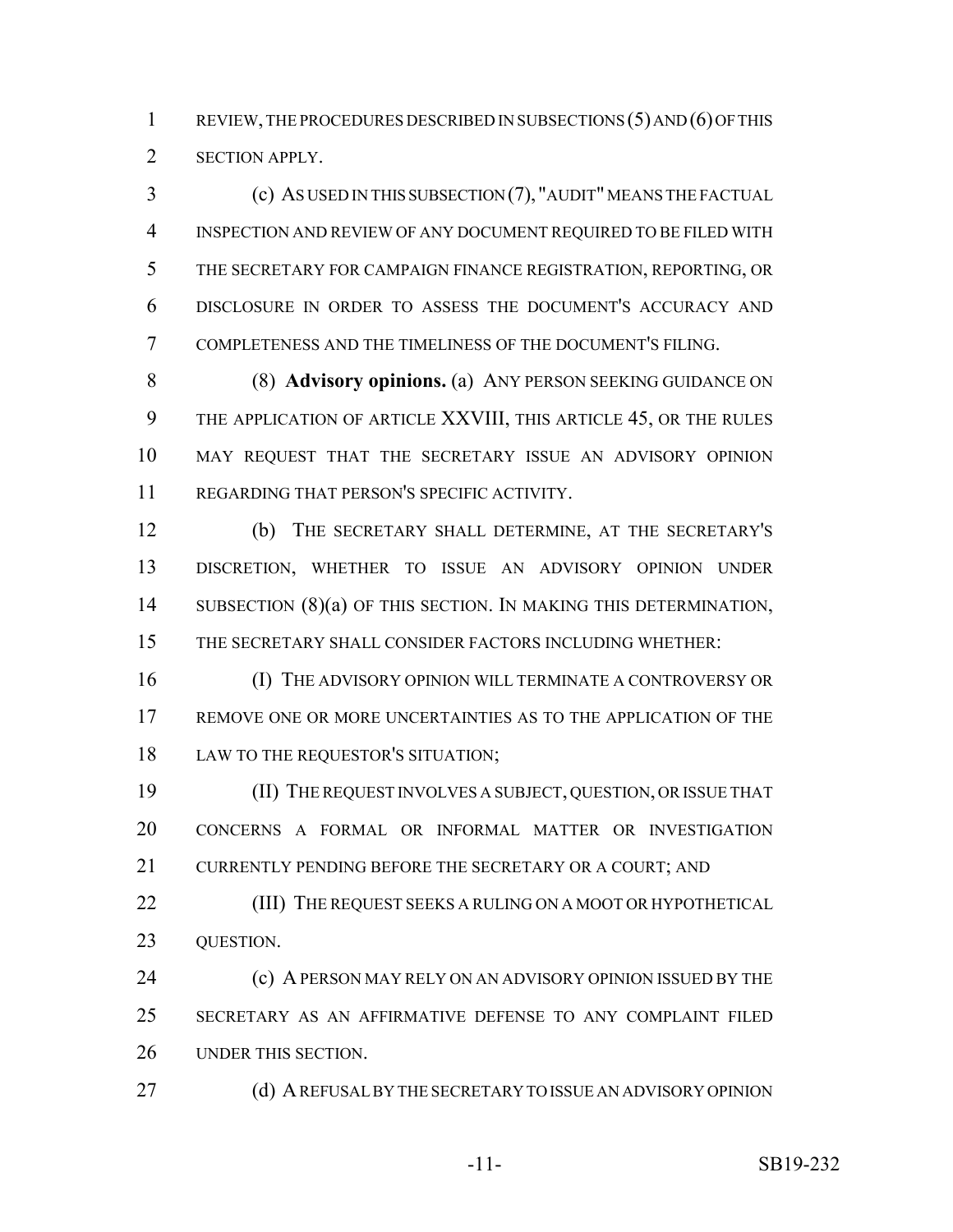DOES NOT CONSTITUTE A FINAL AGENCY ACTION THAT IS SUBJECT TO APPEAL.

 (9) **Miscellaneous matters - debt collection - municipal complaints.** (a) THE SECRETARY MAY SEND TO THE STATE CONTROLLER FOR COLLECTION ANY OUTSTANDING DEBT RESULTING FROM A CAMPAIGN FINANCE PENALTY THAT THE SECRETARY DEEMS COLLECTIBLE.

 (b) ANY COMPLAINT ARISING OUT OF A MUNICIPAL CAMPAIGN FINANCE MATTER MUST BE EXCLUSIVELY FILED WITH THE CLERK OF THE APPLICABLE MUNICIPALITY.

 **SECTION 2.** In Colorado Revised Statutes, 1-45-103.7, **amend** 11  $(7)(a)$  as follows:

 **1-45-103.7. Contribution limits - treatment of independent expenditure committees - contributions from limited liability companies - voter instructions on spending limits - definitions.** (7) (a) Any person who believes that a violation of subsection (5) or (6) of this section has occurred may file a written complaint with the 17 secretary of state no later than one hundred eighty days after the date of the alleged violation. The complaint shall be subject to all applicable procedures specified in section 9 (2) of article XXVIII of the state 20 constitution IN ACCORDANCE WITH SECTION 1-45-111.7.

 **SECTION 3.** In Colorado Revised Statutes, 1-45-109, **repeal** 22 (4)(b), (4)(c), (11), and (12) as follows:

 **1-45-109. Filing - where to file - timeliness - definition.** 24 (4) (b) Any report that is deemed incomplete by the appropriate officer 25 must be accepted and the committee must be notified of the deficiency. 26 If an e-mail address is on file with the secretary of state, the secretary of 27 state may provide such notification by e-mail. The committee has thirty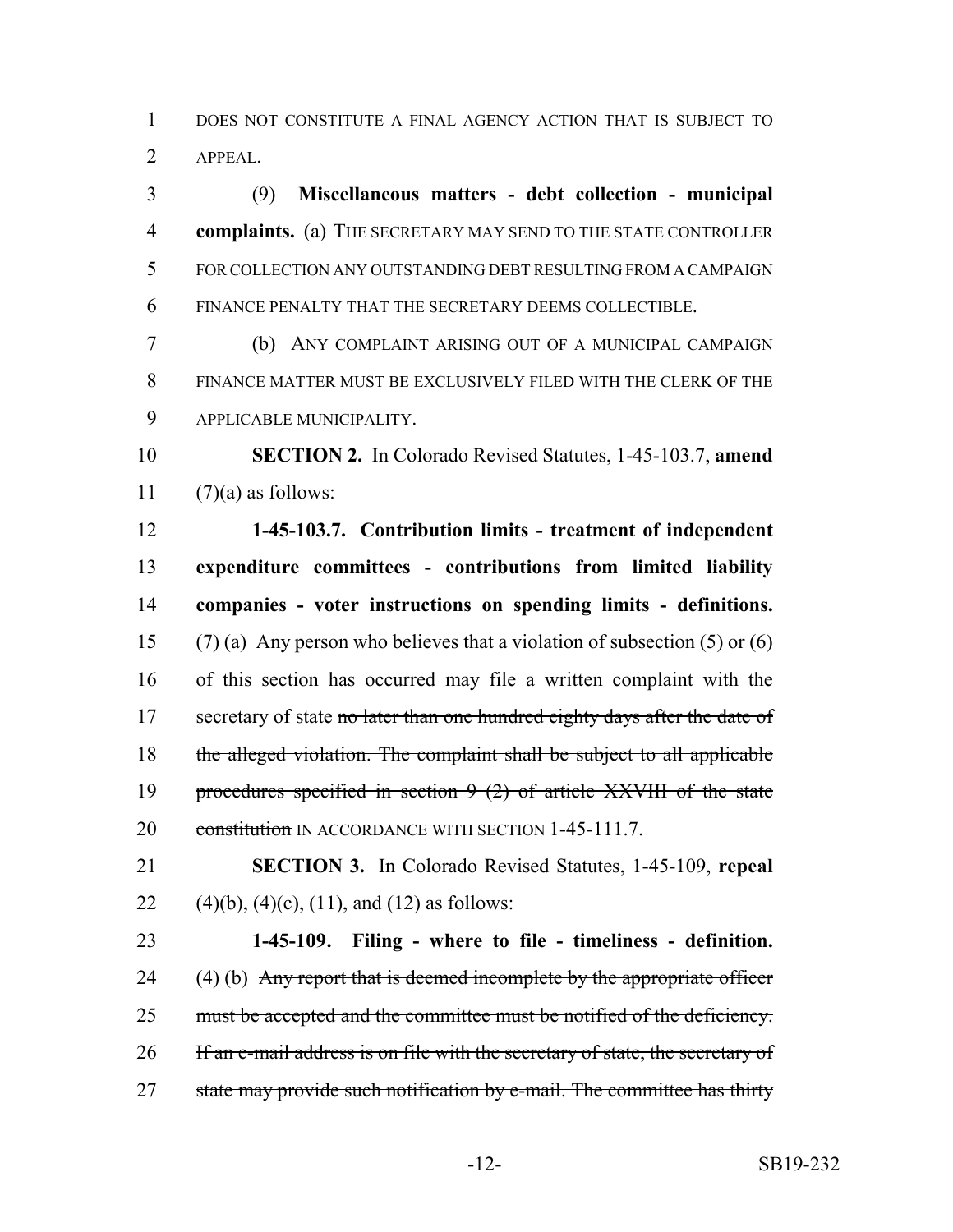1 calendar days from the date such notice is sent, whether electronically or 2 by United States mail, to file an addendum that cures the deficiencies.

3 (c) (I) Upon receipt of a complaint brought under section  $9(2)(a)$ 4 of article XXVIII of the state constitution alleging a failure to file other 5 information required to be filed or disclosed pursuant to article XXVIII 6 of the state constitution or this article 45, the secretary of state shall give 7 notice to the committee by e-mail, or by regular mail if an e-mail address 8 is not known, of the deficiencies alleged in the complaint. Service of the 9 notice does not toll or otherwise affect the three-day period during which 10 the secretary of state is required to refer a complaint to an administrative 11 law judge pursuant to section  $9(2)(a)$  of article XXVIII of the state 12 constitution. Upon receipt of the notice from the secretary of state, the 13 committee may request from the appropriate officer a postponement of 14 the hearing brought under section  $9(2)(a)$  of article XXVIII of the state 15 constitution and, if such request is timely submitted, has fifteen business 16 days from the date of the notice to file an addendum to the relevant report 17 that cures any such deficiencies in the disclosure specified in the notice. 18 The committee shall also provide the complainant notice of the entity's 19 intent to cure and a copy of the addendum on the same day that the 20 addendum is filed with the secretary of state. Where the committee files 21 an addendum that cures all deficiencies alleged in the complaint before 22 the expiration of the fifteen-day period specified in this subsection 23  $(4)(c)(1)$ , the appropriate officer shall not assess a penalty against the 24 committee that otherwise would have been assessed for the deficiencies 25 for the period from the first date of the alleged violation through the 26 expiration of the cure period.

27 (II) Upon filing an addendum to the relevant report by the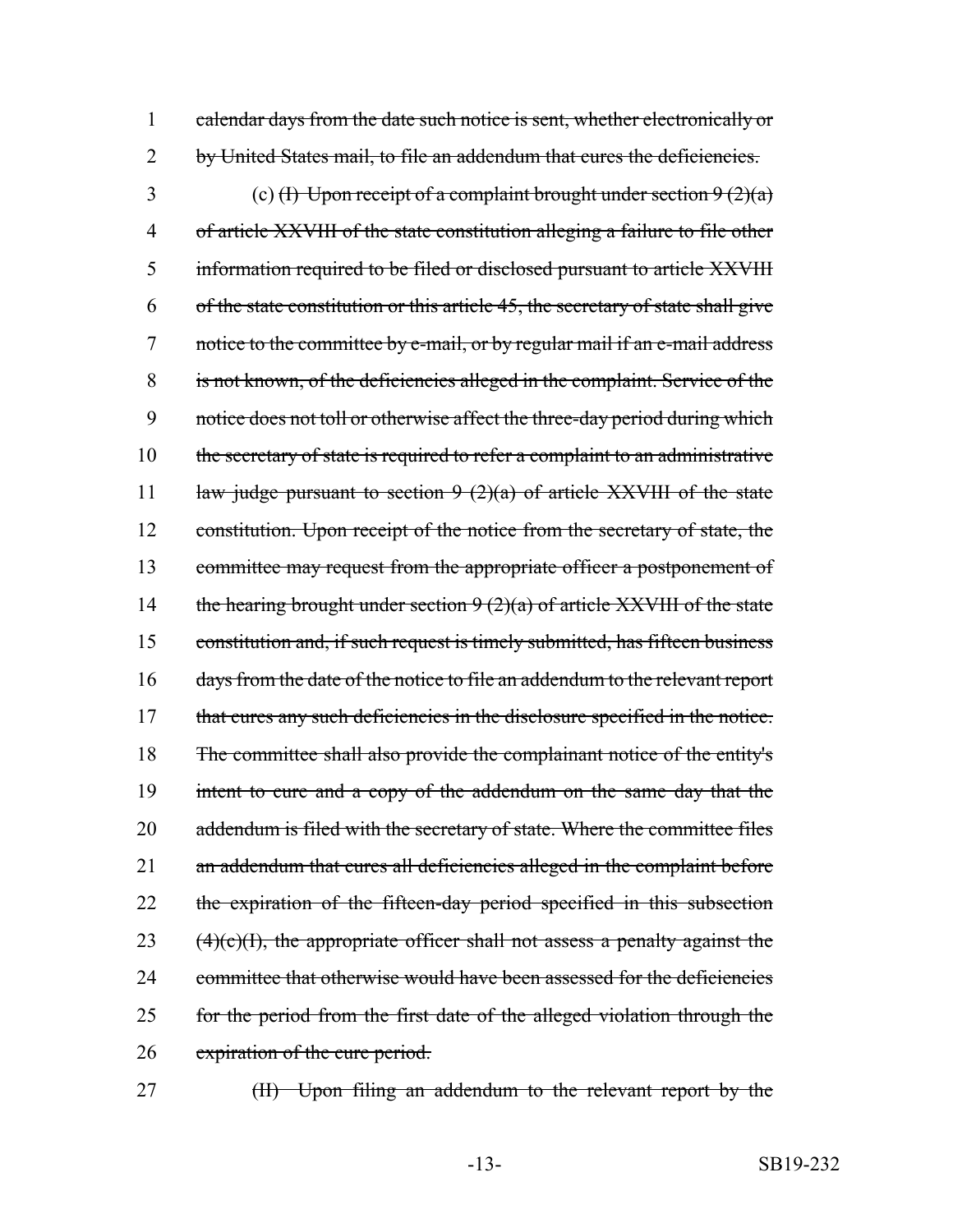1 committee that cures all such deficiencies in accordance with subsection  $2 \left(4\right)$ (e)(I) of this section, the appropriate officer shall set a hearing within 3 thirty days of the notice to determine whether all issues raised by the 4 complaint have been resolved. If the committee fails to cure any such 5 deficiency, any penalty imposed for the deficiency continues to accrue 6 until further resolution of the matter. Notwithstanding any other provision 7 of law, subsection  $(4)(c)(I)$  of this section only applies in the case of a 8 good faith effort by a committee to make a timely disclosure in 9 accordance with article XXVIII of the state constitution or this article 45 10 or where the disclosure made by the committee is in substantial 11 compliance with such legal requirements. The committee has the burden 12 of demonstrating good faith or substantial compliance under this 13 subsection  $(4)(c)(H)$  by a preponderance of the evidence in the hearing 14 held by the appropriate officer under section  $9(2)(a)$  of article XXVIII of 15 the state constitution. Where the committee fails to satisfy its burden of 16 demonstrating either good faith or substantial compliance, the 17 administrative law judge shall enter or impose a civil penalty in 18 accordance with the following:

19 (A) If the amount of the penalty that has accrued to that point in 20 time is less than five thousand dollars, the administrative law judge shall 21 impose a penalty in the amount of the penalty that has accrued to that 22 point in time.

23 (B) If the amount of the civil penalty that has accrued to that point 24 in time is five thousand or more dollars, the administrative law judge 25 shall impose a penalty, in his or her discretion, in an amount that is not 26 less than five thousand dollars.

27 (11) Notwithstanding any other provision of this section, during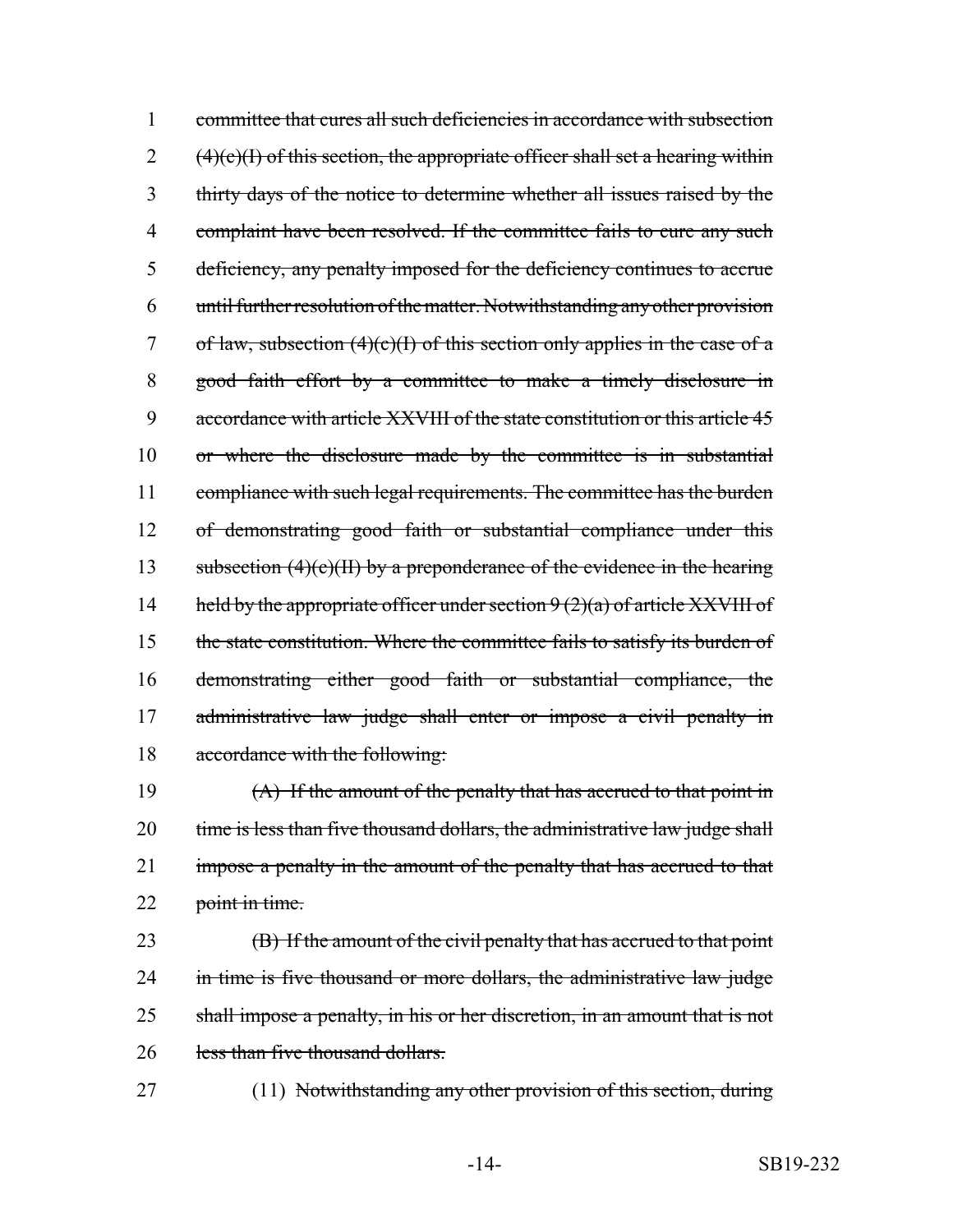1 the period commencing May 25, 2010, and continuing through December 2 31, 2010, any report, statement, or other document required to be filed under section 1-45-107.5 that is to be filed electronically with the secretary of state's office pursuant to this section may be filed manually or by means of a portable document format file acceptable to the secretary.

7 (12) For purposes of subsection (4)(c) of this section, "appropriate 8 officer" means a hearing officer or an administrative law judge.

9 **SECTION 4.** In Colorado Revised Statutes, 1-45-111.5, **amend** 10 (1.5)(a), (1.5)(b), (1.5)(c), (1.5)(d), (1.5)(e), (2), (3), and (4)(d)(II); and 11 **repeal** (5) as follows:

12 **1-45-111.5. Duties of the secretary of state - enforcement -** 13 **sanctions - definitions.** (1.5) (a) Any person who believes that a 14 violation of either ARTICLE XXVIII OF THE STATE CONSTITUTION, the 15 secretary of state's rules concerning campaign and political finance or this 16 article 45 has occurred may file a written complaint with the secretary of 17 state not later than one hundred eighty days after the date of the 18 occurrence of the alleged violation. The complaint is subject to all 19 applicable procedures specified in section  $9(2)$  of article XXVIII of the 20 state constitution. The person filing the complaint must serve the 21 complaint on the respondent by certified mail, return receipt requested, 22 on the same day the person files the complaint with the secretary of state. 23 The person filing the complaint must state factual allegations of a 24 violation. For purposes of this section and section  $9(2)$  of article XXVIII 25 of the state constitution, "complaint" means a signed document that 26 alleges a violation of article XXVIII of the state constitution or of this 27 article 45 IN ACCORDANCE WITH SECTION 1-45-111.7.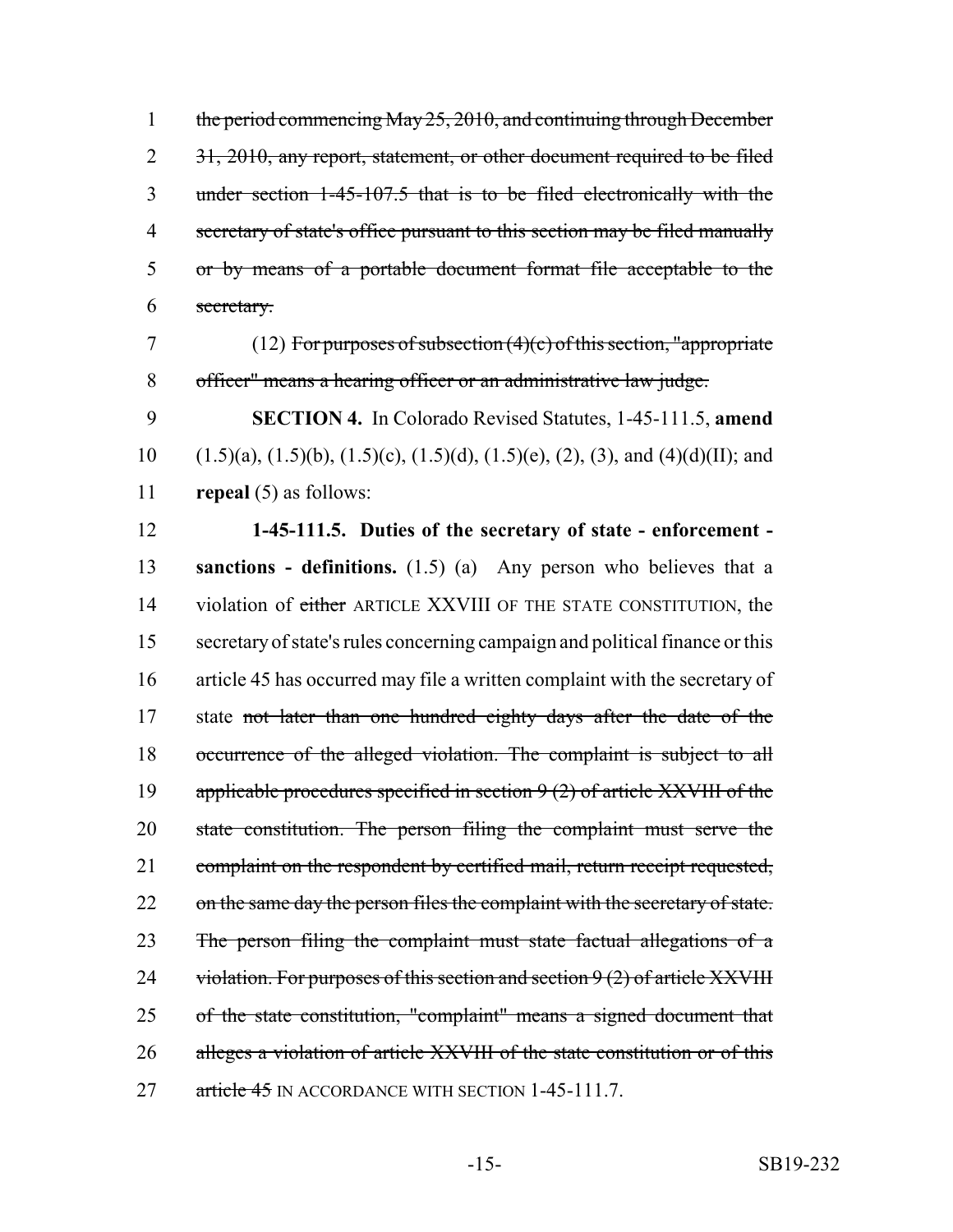(b) Any person who commits a violation of either the secretary of state's rules concerning campaign and political finance or this article that 3 is not specifically listed in section  $9(2)(a)$  of article XXVIII of the state constitution shall be subject to any of the sanctions specified in section 10 of article XXVIII of the state constitution or in this section.

 (c) In addition to any other penalty authorized by article XXVIII 7 of the state constitution or this article, an administrative law judge ARTICLE 45, A HEARING OFFICER may impose a civil penalty of fifty dollars per day for each day that a report, statement, or other document 10 required to be filed under this article ARTICLE 45 that is not specifically listed in article XXVIII of the state constitution is not filed by the close of business on the day due. Any person who fails to file three or more successive committee registration reports or reports concerning contributions, expenditures, or donations in accordance with the requirements of section 1-45-107.5 shall be subject to a civil penalty of up to five hundred dollars for each day that a report, statement, or other document required to be filed by an independent expenditure committee is not filed by the close of business on the day due. Any person who knowingly and intentionally fails to file three or more reports due under section 1-45-107.5 shall be subject to a civil penalty of up to one thousand dollars per day for each day that the report, statement, or other document is not filed by the close of business on the day due. Imposition 23 of any penalty under this paragraph (c) SUBSECTION  $(1.5)(c)$  shall be subject to all applicable requirements specified in section 10 of article XXVIII of the state constitution governing the imposition of penalties.

 (d) In connection with a complaint brought to enforce any 27 requirement of article XXVIII of the state constitution or this article, an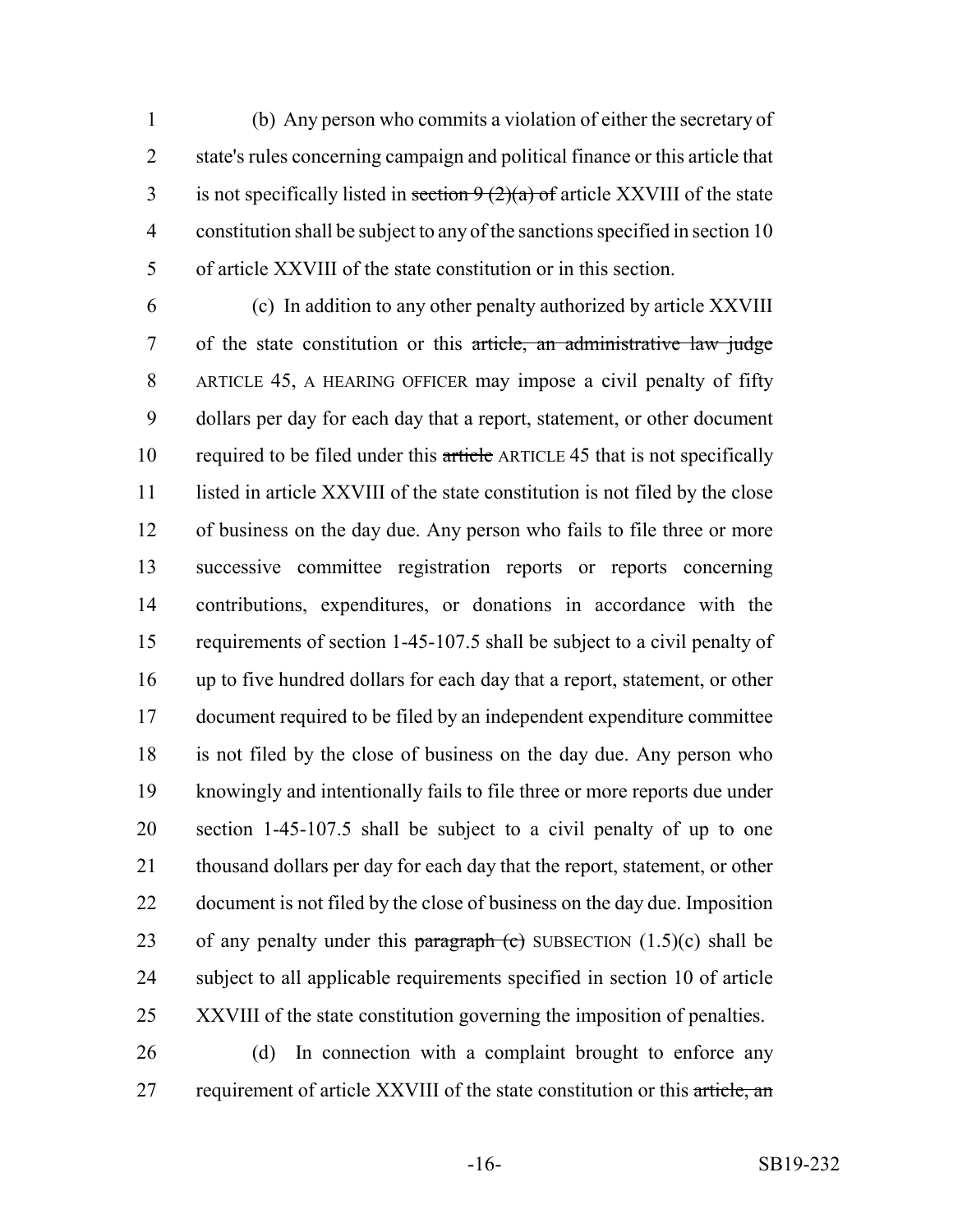1 administrative law judge ARTICLE 45, A HEARING OFFICER may order disclosure of the source and amount of any undisclosed donations or expenditures.

 (e) In connection with any action brought to enforce any provision of article XXVIII of the state constitution or this article ARTICLE 45, the membership lists of a MEMBERSHIP ORGANIZATION, A labor organization or, in the case of a publicly held corporation, a list of the shareholders of the corporation, shall not be disclosed by means of discovery or by any other manner.

 (2) A party in any action brought to enforce the provisions of article XXVIII of the state constitution or of this article 45 is entitled to 12 the recovery of the party's reasonable attorney fees and costs from any attorney or party who has brought or defended the action, either in whole 14 or in part, upon a determination by the office of administrative courts HEARING OFFICER that the action, or any part thereof, lacked substantial 16 justification or that the action, or any part thereof, was commenced for delay or harassment or if it finds that an attorney or party unnecessarily expanded the proceeding by other improper conduct, including abuses of discovery procedures available under the Colorado rules of civil procedure. Notwithstanding any other provision of this subsection (2), no attorney fees may be awarded under this subsection (2) unless the court 22 or administrative law judge HEARING OFFICER, as applicable, has first considered and issued written findings regarding the provisions of section 24 13-17-102 (5) and (6). Either party in an action in which the office of 25 administrative courts HEARING OFFICER awarded attorney fees and costs may apply to a district court to convert an award of attorney fees and costs into a district court judgment. Promptly upon the conversion of the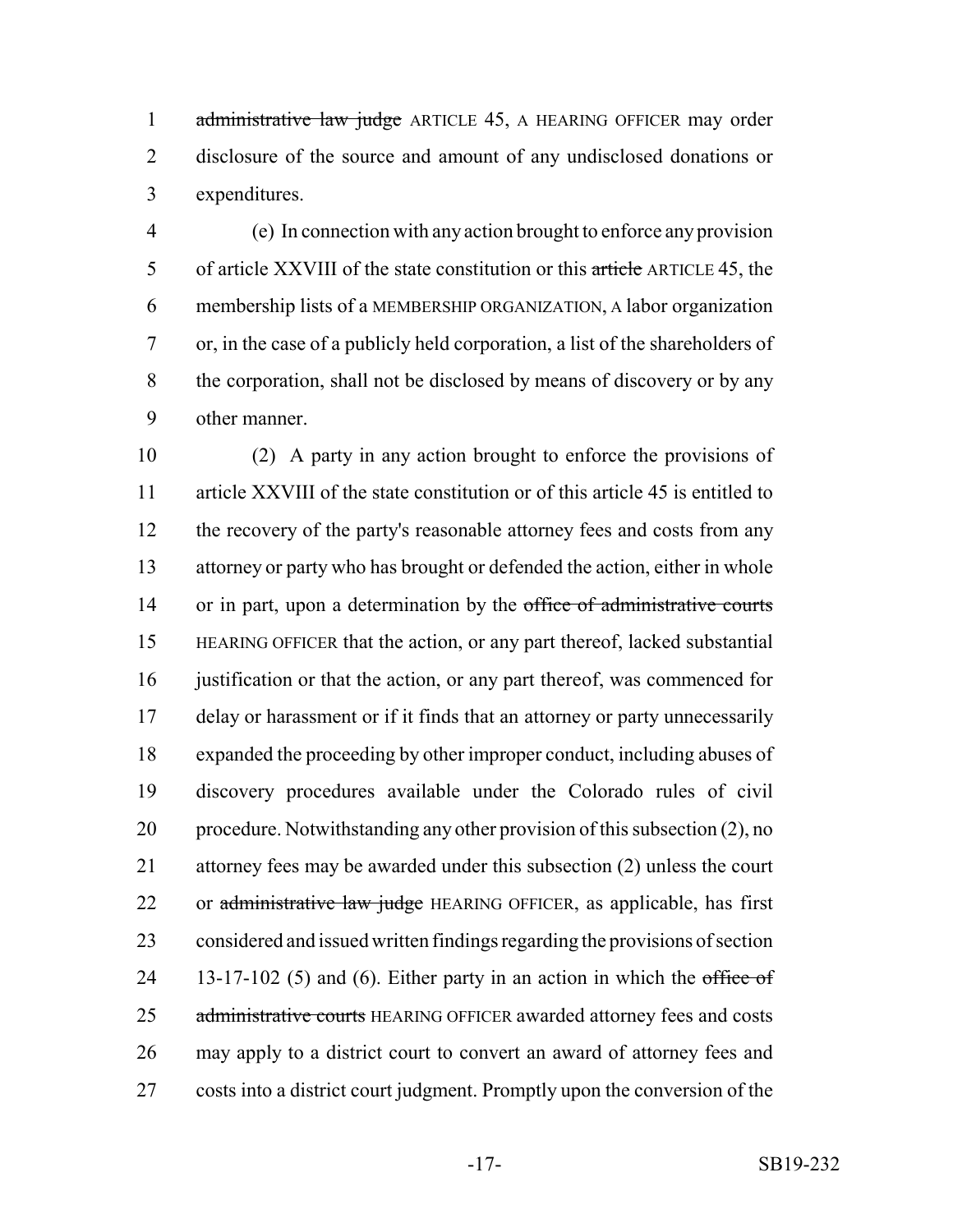award of attorney fees and costs into a district court judgment, the clerk of the district court shall mail notice of the filing of the judgment to the judgment debtor at the address given and shall make a note of the mailing in the docket. The notice must include the name and post-office address of the judgment creditor and the judgment creditor's lawyer, if any, in this state. In addition, the judgment creditor may mail a notice of the filing of the judgment to the judgment debtor and may file proof of mailing with the clerk. Lack of mailing notice of filing by the clerk shall not affect the enforcement proceedings if proof of mailing by the judgment creditor has been filed. For purposes of this subsection (2), "lacked substantial justification" means substantially frivolous, substantially groundless, or substantially vexatious.

13 (3) Upon a determination by the office of administrative courts HEARING OFFICER that an issue committee failed to file a report required 15 pursuant to section 1-45-108, the administrative law judge HEARING OFFICER shall direct the issue committee to file any such report within ten days containing all required disclosure of any previously unreported contributions or expenditures and may, in addition to any other penalty, impose a penalty not to exceed twenty dollars for each contribution received and expenditure made by the issue committee that was not timely reported.

 (4) (d) If the court determines that the subpoenaed witness or party is required to comply with the administrative subpoena:

24 (II) The administrative law judge HEARING OFFICER shall schedule a hearing on the complaint to occur on a day after the occurrence of the required deposition and such other discovery as may be warranted due to such deposition.